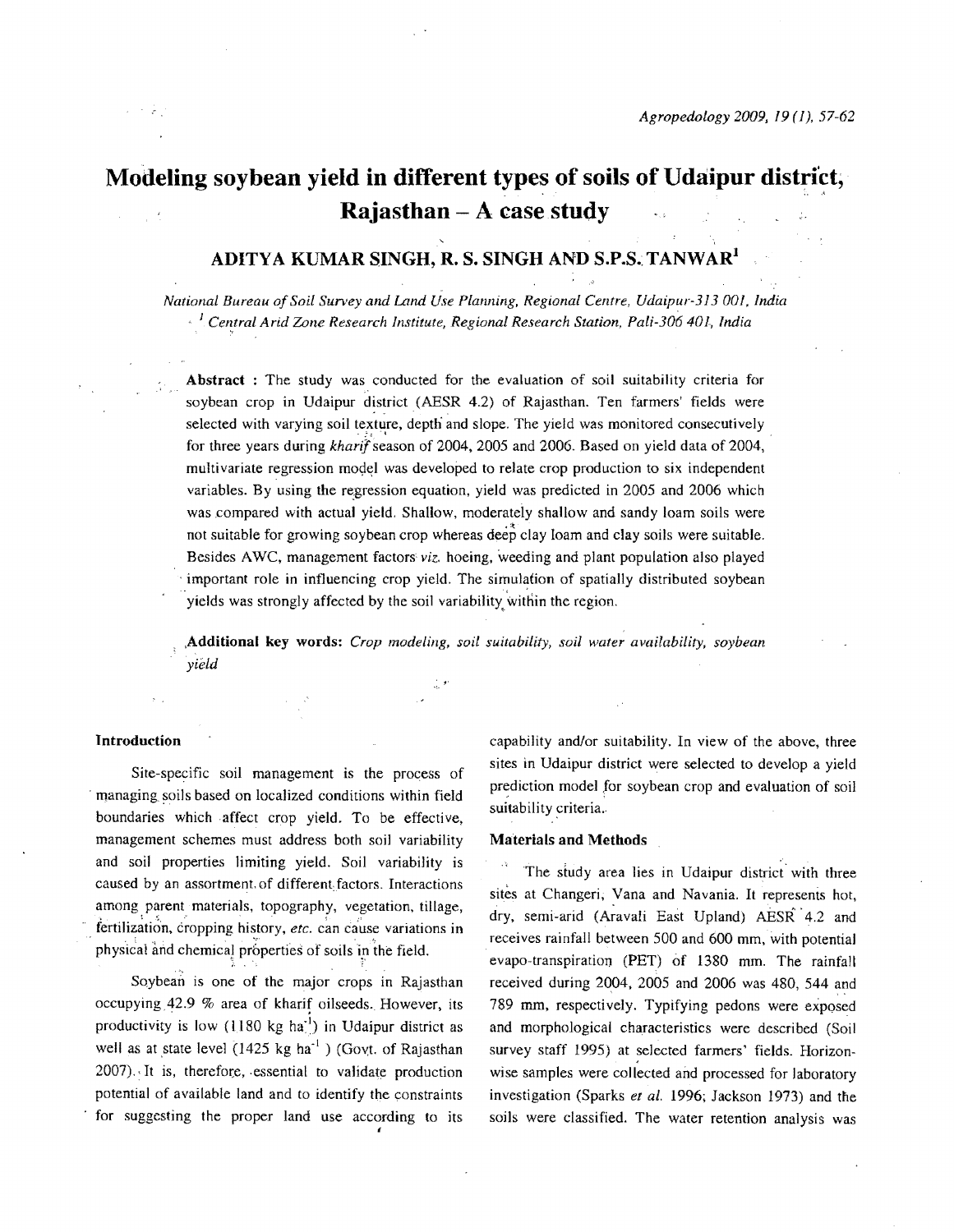done by using pressure plate apparatus (Richards 1954). Crop suitability for soybean was evaluated by matching soil- site characteristics with crop requirements using FAO approach (1976) and modified suitability criteria of Sys *et al.* (1991) and Jain *et al.* (2000). Limitations were assessed on the basis of productivity at given level of individual parameters (Verheye 1996) as suitable (85%). moderately suitable (60%), marginally suitable (40%) and not suitable  $( $40\%$ ). For developing the regression$ model. the weightages were assigned (0.10 to 0.75) to variables affecting the soybean yield (Sys *et aI., 1991).*  The highest numerical value was assigned for contribution of each variable towards maximum soybean

was monitored continuously for 3 years during kharif seasons of 2004, 2005 and 2006.

A multiple regression model was developed to relate soybean crop production to a set of outlined independent variables. which is the direct extension of polynomial regression equation of one independent variable (Eq.I).

Soybean crop predicted yield  $(q/ha) =$ 

 $\beta$ 0+  $\beta$ 1x1+  $\beta$ 2x2+ $\beta$ 3x3+  $\beta$ 4x4+  $\beta$ 5x5+ $\beta$ 6x6 ------- (Eq. 1) Where  $\beta 0$  = intercept,  $\beta 1$  = soil depth (cm),  $\beta 2$  = soil texture,  $\beta$ 3 = AWC,  $\beta$ 4 = irrigation,  $\beta$ 5 = field levelling and  $\beta$ 6 = management.

| Table 1. Weightages assigned to different factors influencing soybean yield |  |  |  |  |  |  |  |  |  |  |  |  |
|-----------------------------------------------------------------------------|--|--|--|--|--|--|--|--|--|--|--|--|
|-----------------------------------------------------------------------------|--|--|--|--|--|--|--|--|--|--|--|--|

| Field No.     | Depth | Texture | <b>AWC</b> | <b>Irrgation</b> | Field levelling | Management |  |  |  |  |  |
|---------------|-------|---------|------------|------------------|-----------------|------------|--|--|--|--|--|
| Changeri site |       |         |            |                  |                 |            |  |  |  |  |  |
|               | 0.30  | 0.50    | 0.40       | 0.20             | 0.40            | 0.20       |  |  |  |  |  |
| $\mathbf{2}$  | 0.50  | 0.50    | 0.55       | 0.50             | 0.50            | 0,40       |  |  |  |  |  |
| 3             | 0.70  | 0.60    | $0.60$ .   | 0.60             | 0.60            | 0.65       |  |  |  |  |  |
| 4             | 0.70  | 0.65    | 0.70       | 0.20             | 0.50            | 0.40       |  |  |  |  |  |
| Vana site     |       |         |            |                  |                 |            |  |  |  |  |  |
| 5             | 0.70  | 0.60    | 0.65       | 0.60             | 0.50            | 0.60       |  |  |  |  |  |
| 6             | 0.70  | 0.60    | 0.65       | 0.60             | 0.70            | 0.65       |  |  |  |  |  |
| 7             | 0.70  | 0.70    | 0.70       | 0.70             | 0.75            | 0.70       |  |  |  |  |  |
| Navania site  |       |         |            |                  |                 |            |  |  |  |  |  |
| 8             | 0.75  | 0.75    | 0.75       | 0.20             | 0.40            | 0.40       |  |  |  |  |  |
| 9             | 0.75  | 0.75    | 0.75       | 0.75             | 0.75            | 0.75       |  |  |  |  |  |
| 10            | 0.75  | 0.75    | 0.75       | 0.75             | 0.70            | 0.70       |  |  |  |  |  |

production. Similarly, the lowest value was assigned for lowest yield obtained by each factor (Table 1). With increasing depth and texture, the AWC was increased and hence higher yield was obtained at Navania where maximum ratings were assigned. Irrigation during long dry spells was essential for obtaining potential yield of soybean crop as it can withstand waterlogging conditions but it can not withstand water shortage at dry spells. Similarly, field leveling and management also played important role in affecting yield and accordingly weightage was assigned. For evaluation, 10 farmers' fields were selected at three referred sites with different soil textures, depths (30 to  $>100$  cm) and slope (1-3% to 3-8%). The soil samples were drawn for determining soilmoisture content at fortnight intervals from 0-15, 15-30. 30-50 and 50-80 cm depth of soil in the fields. The yield

Regression equation for predicting yield was developed from the data collected in 2004 and prediction was done for the season 2005 and 2006.

### Results and Discussion

#### *Soils and soil moisture availability*

At Changeri site (Table 2), soils (Loamy, mixed, hyperthermic Lithic Haplustepts) were characterized as shallow, dark brown. well drained, moderately alkaline, sandy loam at the surface and sandy clay loam in the subsurface situated on partially cemented carbonate rich Ckm horizon. Moderately shallow soils (Typic Haplustepts) were dark brown, well drained, calcareous, strongly alkaline with loamy surface, sandy clay loam to clay loam sub-surface underlain by partially weathered  $C$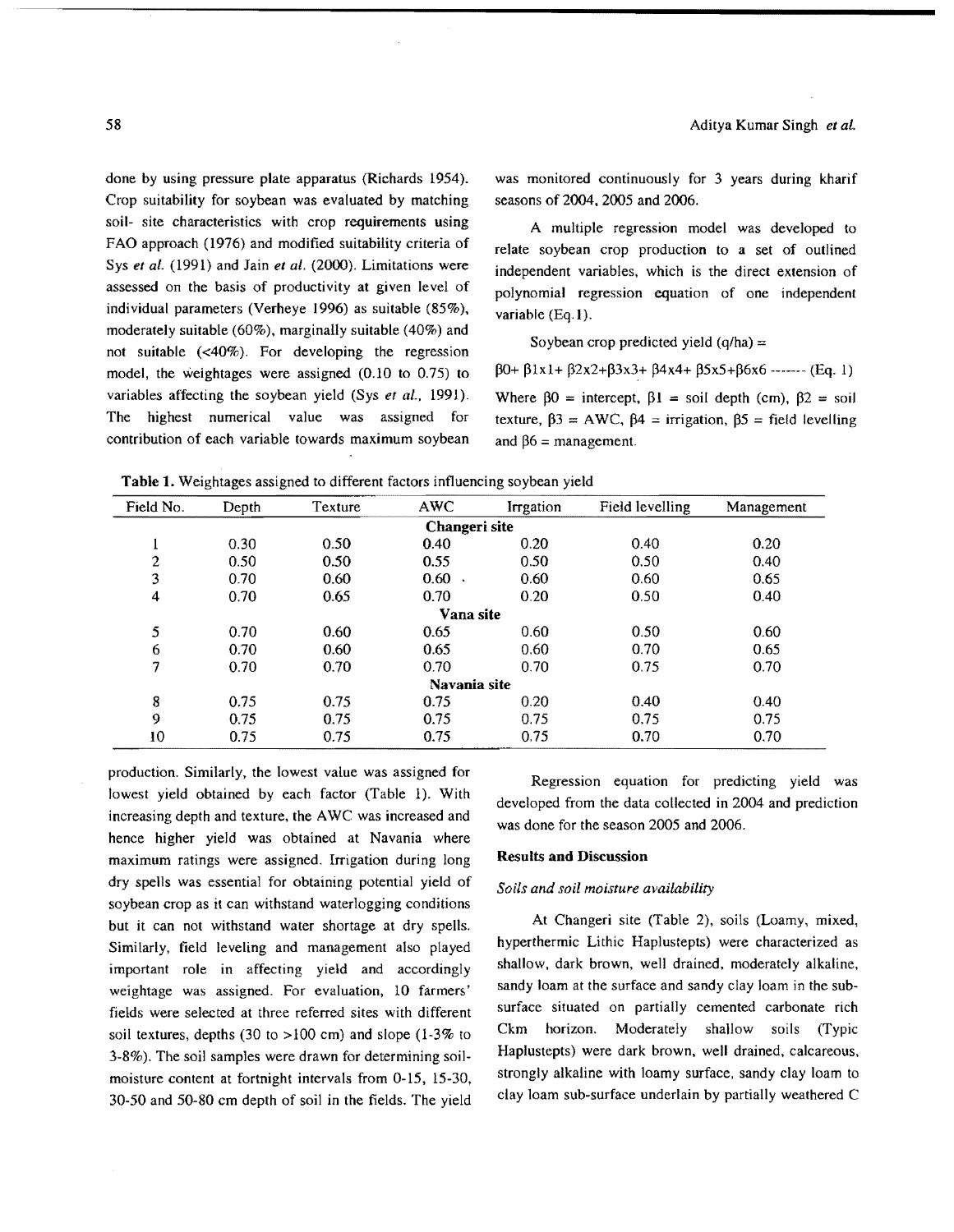# Modeling soybean yield 59

| Org. C.  |  |
|----------|--|
| (%)      |  |
|          |  |
| 0.46     |  |
| 0.35     |  |
| 0.47     |  |
| 0.38     |  |
| $0.30 +$ |  |
| 0.25     |  |
| 0.62     |  |
| 0.38     |  |
| 0.35     |  |
| 0.30     |  |
| 0.49     |  |
| 0.42     |  |
| 0.35     |  |
| 0.29     |  |
|          |  |
| 0.50     |  |
| 0.46     |  |
| 0.38     |  |
| 0.31     |  |
| 0.56     |  |
| 0.46     |  |
| 0.34     |  |
| 0.25     |  |
| 0.59     |  |
| 0.48     |  |
| 0.32     |  |
| 0.26     |  |
|          |  |
| 0.63     |  |
| 0.52     |  |
| 0.40     |  |
| 0.38     |  |
| 0.65     |  |
| 0.47     |  |
| 0.38     |  |
| 0.31     |  |
| 0.55     |  |
| 0.47     |  |
| 0.37     |  |
| 0.28.    |  |
|          |  |

Table 2. Important properties of soils of selected sites

horizon. The other soils (Typic Haplustepts) were deep to (Typic Haplustepts) fine soils occur on gently sloping very deep, well drained, moderately alkaline with dark plains. These soils had higher clay content with brown loamy surface horizons and strongly alkaline and interspersed monadnocks and were moderately eroded, dark yellowish brown, sandy clay loam sub-surface well drained, moderately saline and slightly sodic in horizons. At Vana site, shallow and moderately deep nature. At Navania site, the soils (Typic Haplustepts)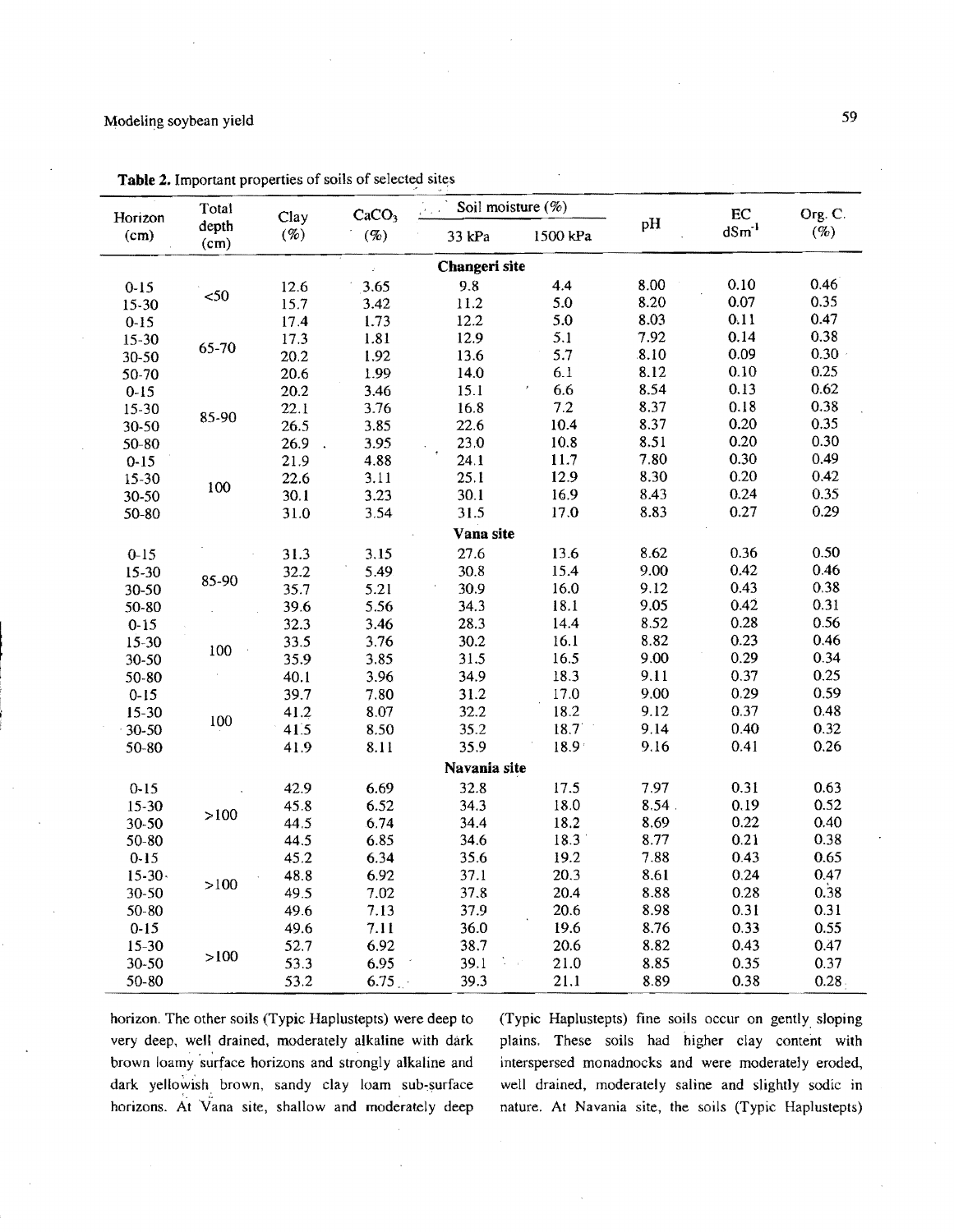|               |                             |          |           |                             | Yield $(q^4ha)$ |           |                             |          |           |  |  |  |
|---------------|-----------------------------|----------|-----------|-----------------------------|-----------------|-----------|-----------------------------|----------|-----------|--|--|--|
| Soil          |                             |          | 2004      |                             |                 | 2005      | Number<br>of<br>irrigations | 2006     |           |  |  |  |
| depth<br>(cm) | Number<br>of<br>irrigations | Observed | Predicted | Number<br>of<br>irrigations | Observed        | Predicted |                             | Observed | Predicted |  |  |  |
| Changeri site |                             |          |           |                             |                 |           |                             |          |           |  |  |  |
| < 50          | $\boldsymbol{0}$            | 3.5      | 3.46      |                             | 7.8             | 7.35      | $\bf{0}$                    | 2.1      | 2.39      |  |  |  |
| $65 - 70$     | ı                           | 9.3      | 9.07      |                             | 10.5            | 10.90     |                             | 8.5      | 8.91      |  |  |  |
| 85-90         |                             | 13.5     | 13.45     |                             | 21.9            | 19.78     |                             | 22.0     | 21.46     |  |  |  |
| >100          | 0                           | 7.4      | 7.76      |                             | 20.3            | 19.48     | 1                           | 15.6     | 16.65     |  |  |  |
| Vana site     |                             |          |           |                             |                 |           |                             |          |           |  |  |  |
| 85-90         | $\mathbf{I}$                | 12.5     | 12.95     |                             | 15.1            | 14.78     | $\mathbf{1}$                | 11.5     | 12.38     |  |  |  |
| >100          |                             | 16.2     | 15.55     | 1                           | 18.2            | 18.38     | -1                          | 15.5     | 14.56     |  |  |  |
| >100          |                             | 20.1     | 21.50     | 1                           | 20.2            | 20.58     | $\mathbf 0$                 | 18.6     | 19.21     |  |  |  |
| Navania site  |                             |          |           |                             |                 |           |                             |          |           |  |  |  |
| >100          | $\theta$                    | 9.4      | 9.13      | $\mathbf 0$                 | 12.5            | 12.78     | $\overline{0}$              | 13.8     | 14.20     |  |  |  |
| >100          |                             | 24.5     | 23.94     | ł.                          | 25.0            | 25.35     |                             | 25.6     | 26.11     |  |  |  |
| >100          |                             | 22.5     | 22.60     |                             | 22.3            | 22.60     | 0                           | 18.9     | 19.47     |  |  |  |

- .. ~ ..• - ~--------------------------

**Table** 3. Predicted and observed yields of soybean at the selected sites

occurring on very gently sloping plains with interspersed monadnocks were deep with clayey surface, moderately eroded, well drained, moderately saline and slightly sodic in nature. The CaCO<sub>3</sub> content increased with depth and it was the highest in clayey soils. Higher organic carbon content and lower soil pH values were noticed in surface as compared to sub-surface horizons. In shallow soils, low EC was recorded. At Changeri site, clay content in shallow, moderately deep and deep soils ranged from 12.6-15.7,17.4-17.3 and 21.9-22.6 per cent, respectively. The soil moisture in deep soils with clay content of 21.9- 31.0 per cent was 24.1-31.5 per cent (33 kPa) to 11.7- 17.0 per cent (1500 kPa). At Vana site, clay content ranged from 31.3-41.9 per cent and AWC from 27.6-35.9 per cent (33 kPa) to 13.6-18.9 per cent (1500 kPa). In deep clay soils (clay 42.9-53.2%) at Navania site and the maximum soil moisture range of 32.8-39.3 per cent (33 kPa) to 17.5-21.1 per cent (1500 kPa) were observed (Table 2).

### *Multilinear regression model*

A multilinear regression model was developed for predicting the soybean yield. Factors which have significant correlation with soybean yield i.e. soil depth, texture, A WC, irrigation, field leveling and management were chosen for regression model. These were individually significant at 5 per cent level of significance. These factors account for 99 % variations in soybean yield.

For soybean yield  $(q^{-1}ha)$ 

 $Y = -18.9611 - 28.2587$  (soil depth, mm) + 23.63523 (soil texture) + 25.18136 (AWe) + 9.932669  $(irrigation) + 8.412177 (field leveling) + 18.29615$ (management).

The soybean yield model was developed from the data collected in 2004 and performance of the model was tested in 2005 and 2006.

### *Effect of soil moisture on yield in different types of soils*

At Changeri, it was observed that shallow  $\left($ <50 cm) sandy loam soils were not suitable for growing soybean crop  $(2.1-7.8 \text{ qha}^{-1})$  (Table 3) owing to lower water holding capacity. The moderately shallow (65-70 cm) sandy loam soils yielded 8.5-10.5 qha<sup>-1</sup>. The reason for low yield in these soils was low soil moisture availability (1000-1500 kPa) in the root zone at pod development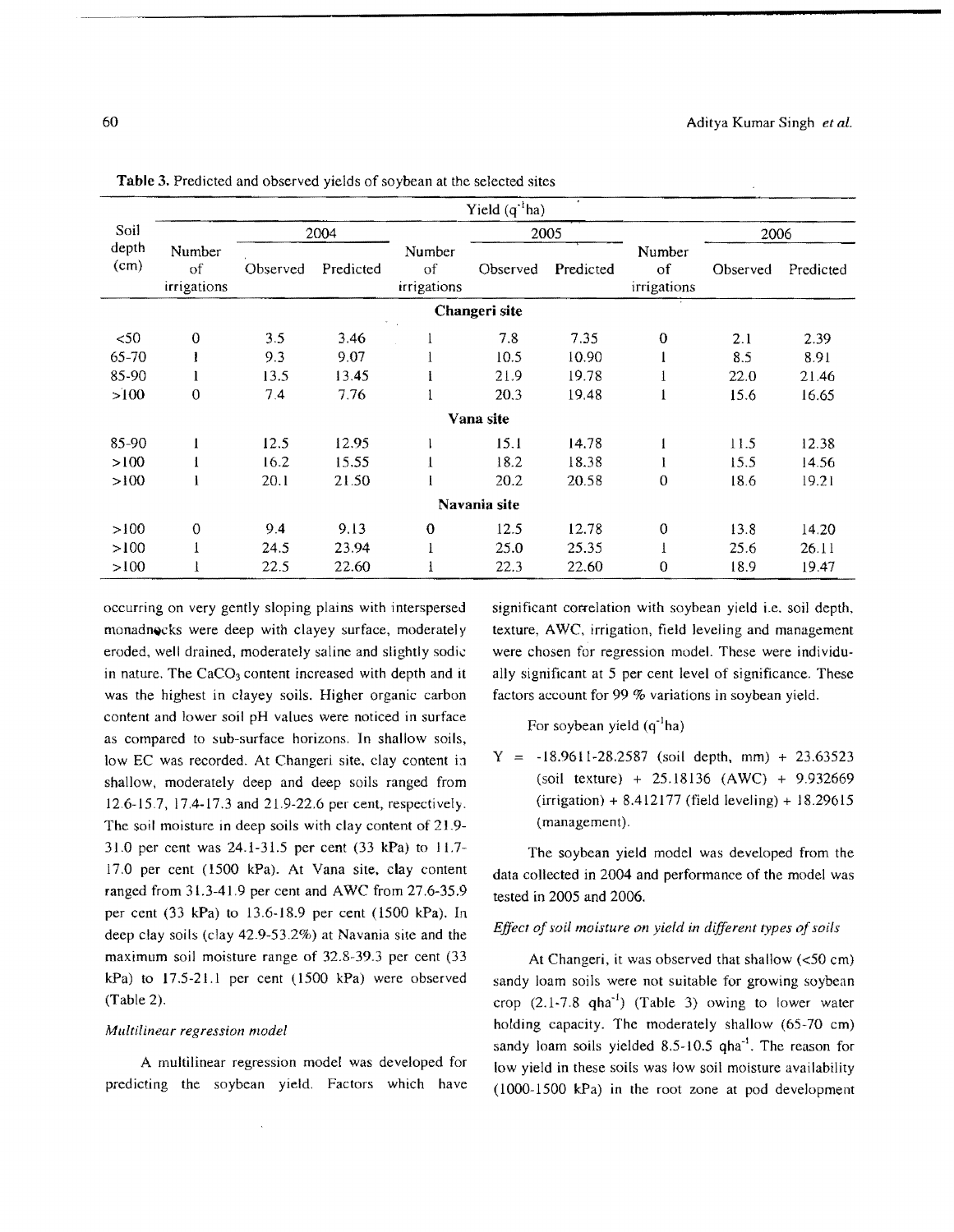### Modeling soybean yield 61

|            | end the s<br>Horizon | Irrigation | Soil moisture (%) in kPa at 15 days interval |                   |             |                  |        |                     |          |  |  |
|------------|----------------------|------------|----------------------------------------------|-------------------|-------------|------------------|--------|---------------------|----------|--|--|
| Soil depth |                      |            |                                              | Vegetative growth |             | Pod development. |        |                     | Maturity |  |  |
| (cm)       | (cm)                 |            |                                              | phase             |             |                  | stäge  |                     | phase    |  |  |
| $50$       | $0 - 15$             |            | 5.5                                          | 9.8               | 9.7         | 5.2              | $-3.0$ | 8.8                 | 2.5      |  |  |
| (Changeri) | $15 - 30$            |            | 6.7                                          | 11.1              | 10.6        | 6.7              | 3.3    | 10.5                | 6.1      |  |  |
|            | $30 - 50$            | $4.6 -$    | í, N<br>7.0                                  | 10.2              | 10.7        | 6.6              | 3.1    | 11.5                | 6.8      |  |  |
|            | $0 - 15 -$           |            | 17.9                                         | 16.1              | 74.<br>18.9 | 8.9              | 14.1   | 9.0<br>$\sim 1.4$ . | $7.1 -$  |  |  |
| 65-70      | $15 - 30$            |            | 17.1                                         | 15.2              | $17.1 -$    | $-12.3$          | 14.9   | 9.8                 | 8.0      |  |  |
| (Changeri) | $30 - 50$            |            | 17.2                                         | 16.6              | 16.0        | 13.3             | 15.1   | 11.6                | 10.2     |  |  |
|            | 50-70                |            | 17.3                                         | 18.5              | 17.1        | 16.0             | 15.5   | 14.3                | .11.5    |  |  |
|            | $0 - 15$             |            | 20.5                                         | 28.3              | 25.7        | 22.0             | 16.3   | 14.5                | 11.8     |  |  |
| 100        | $15-30$              |            | 20.8                                         | 27.4              | 24.8        | 22.8             | 17.1   | 15.8                | 13.0     |  |  |
| (Changeri) | $30-50$              |            | 21.9                                         | 25.9              | 25.8        | 23.8             | 20.0   | 19.4                | 17.0     |  |  |
|            | 50-80                |            | 21.5                                         | 23.7              | 25.3        | 25.2             | 21.2   | 19.9                | 17.2     |  |  |
| enti il    | $0 - 15$             |            | 20.6                                         | 36.1              | 33.0        | 26.4             | 30.9   | 26.0                | 22.1     |  |  |
| >100       | $15 - 30$            |            | 20.7                                         | 31.4              | 28.7        | 27.8             | 28.6   | 27.5                | 22.8     |  |  |
| (Navania)  | $30 - 50$            |            | 22.6                                         | 28.4              | 27.6        | 27.0             | 28.4   | 28.5                | 23.5     |  |  |
|            | 50-80                |            | 24.3                                         | 28.3              | 27.2        | 26.8             | 28.2   | 28.0                | 26.1     |  |  |

Table 4. Soil moisture availability during crop growing period of soybean during kharif; 2006

stage (Table 4). Even the deep sandy loam soils produced low yield of 7.4  $qha^{-1}$ , although water was not available at the pod development stage. When irrigation was given at the time of water shortage (pod development stage), there was a good yield of  $20.3$  qha $^{-1}$  (2005) in these soils. There were dry-spells of  $25$  days (2004), 19 days (2005) and 17 days (2006) during pod development stage. In these years, the rainfall was 382 mm (2004), 366 mm (2005) and 517 mm (2006), respectively. During pod development, the rainfall received was 29 mm (2004), 112 mm (2005) and 55 mm (2006), respectively. During 2006, due to continuous rains at vegetative stage, farmers were not able to do hoeing and weeding operations which resulted in low yield of 15.6 qha<sup>-1</sup>. At Vana site, the clay loam soils produced higher yield (20.1 qha<sup>-1</sup>) due to higher AWC and better management. Similar findings were also reported by Bhaskar *et* aL (1996) and Wadodkar et al. (1996). At Navania site, deep clay soils (due to higher A WC), even without irrigation, produced 9.4-18.7 qha'i grain (Table 4): An additional irrigation at crucial pod development stage increased the yield to 22.5-25.6 qha'i. Similar results were also reported by Lomte *et al.* (2006). Cox *et al.* (2003) also opined that areas with higher clay content had higher grain yield suggesting clay could be an important parameter in sitespecific soil management.

~

*Deriving soybean yield response from simulation results* 

On the basis of 2004 yield data (Table 3), the regression model was developed. The predicted yield values in individual years were within acceptable limits with more or less even distribution of difference from observed crop yield and the crop yield is largely governed by variables considered in model. These relationships take the form of climate-specific regressions between a soil indicator and average yields. The selected soil indicator was available water capacity (AWC). AWC was calculated up to 0.80 m depth, since it corresponds to the maximum depth at which annual plant roots can go. . Similar types of results were also observed by Wassenaar *et al.* (1999) where they got strong relationship between average wheat yield and AWC over the period 1977-1984.

### References

- Bhaskar, K.S., Gaikawad, S.T. and Anantha Rao, D. (1996). Soil-site suitability evaluation for wheat - A case study. *Agropedology* 6,89-94.
- Cox, M. S., Gerard, P. D., Wardlaw, M. C. and Abshire, M. J. (2003). Variability of selected soil properties and their relationships with soybean yield. *Soil Science Society of America Joumal67, 1296·1302.*